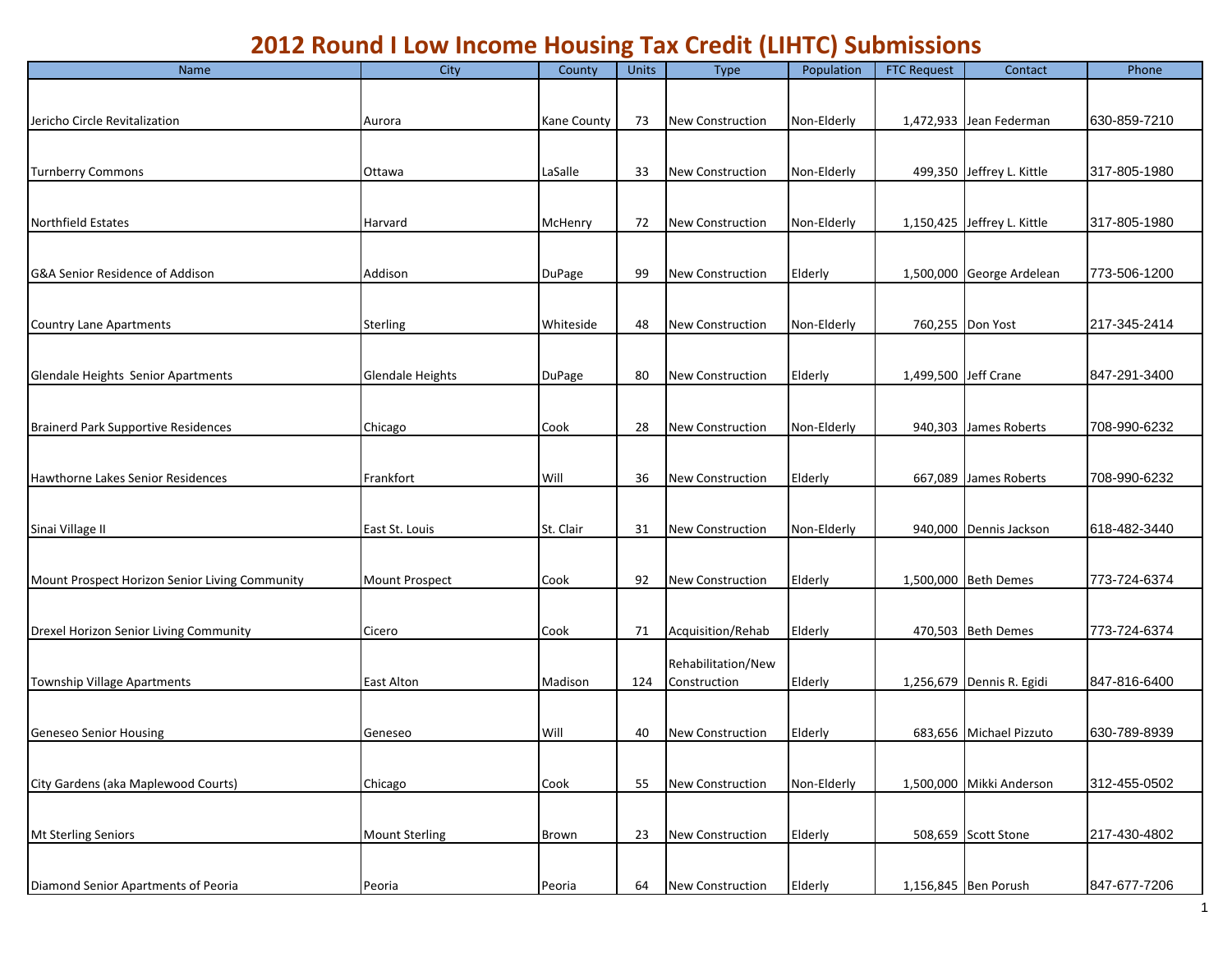| Name                                         | City                    | County    | Units | <b>Type</b>             | Population  | <b>FTC Request</b>  | Contact                    | Phone        |
|----------------------------------------------|-------------------------|-----------|-------|-------------------------|-------------|---------------------|----------------------------|--------------|
|                                              |                         |           |       |                         |             |                     |                            |              |
|                                              |                         |           |       |                         |             |                     |                            |              |
| Villas at Wingate                            | Shiloh                  | St. Clair | 24    | <b>New Construction</b> | Elderly     |                     | 354,015 Michael J. Hejna   | 636-728-5101 |
|                                              |                         |           |       |                         |             |                     |                            |              |
| Senior Living at Ravine Woods                | Channahon               | Will      | 60    | <b>New Construction</b> | Elderly     |                     | 670,533 Ronald Moline      | 217-386-2355 |
|                                              |                         |           |       |                         |             |                     |                            |              |
|                                              |                         |           |       |                         |             |                     |                            |              |
| Legends South C-3                            | Chicago                 | Cook      | 68    | <b>New Construction</b> | Non-Elderly |                     | 1,500,000 Rich Sciortino   | 847-562-9400 |
|                                              |                         |           |       |                         |             |                     |                            |              |
|                                              |                         |           |       |                         |             |                     |                            |              |
| Senior Suites of Bellwood                    | Bellwood                | Cook      | 89    | <b>New Construction</b> | Elderly     |                     | 1,500,000 Robert Gawronski | 312-673-4376 |
|                                              |                         |           |       |                         |             |                     |                            |              |
| Wisdom Village of Northlake                  | Northlake               | Cook      | 72    | <b>New Construction</b> | Elderly     |                     | 1,331,401 Bill Schneider   | 312.542.4759 |
|                                              |                         |           |       |                         |             |                     |                            |              |
|                                              |                         |           |       |                         |             |                     |                            |              |
| 3208 N. Sheffield Avenue                     | Chicago                 | Cook      | 51    | Rehabilitation          | Non-Elderly |                     | 1,204,886 Todd Lieberman   | 224-927-5061 |
|                                              |                         |           |       |                         |             |                     |                            |              |
|                                              |                         |           |       |                         |             |                     |                            |              |
| <b>Heritage House Apartments</b>             | Melrose Park            | Cook      | 140   | Acquisition/Rehab       | Non-Elderly |                     | 1,223,083 Jeffrey D. Head  | 312-595-3259 |
|                                              |                         |           |       |                         |             |                     |                            |              |
| Senior Suites of Norwood Park                | Chicago                 | Cook      | 84    | <b>New Construction</b> | Elderly     |                     | 1,500,000 Robert Gawronski | 312-673-4376 |
|                                              |                         |           |       |                         |             |                     |                            |              |
|                                              |                         |           |       |                         |             |                     |                            |              |
| <b>Walnut Estates</b>                        | Carrollton & White Hall | Greene    | 34    | <b>New Construction</b> | Non-Elderly |                     | 575,000 Randell Hutchens   | 217-374-2128 |
|                                              |                         |           |       |                         |             |                     |                            |              |
| <b>Westlake Farms Subdivision</b>            | McLeansboro             | Hamilton  | 20    | <b>New Construction</b> | Non-Elderly |                     | 585,031 Mike Goetz         | 217-522-3381 |
|                                              |                         |           |       |                         |             |                     |                            |              |
|                                              |                         |           |       |                         |             |                     |                            |              |
| <b>Prairie Trail Landing Apartments</b>      | Lake in the Hills       | McHenry   | 59    | <b>New Construction</b> | Non-Elderly |                     | 1,818,370 Tom Suminski     | 847-656-5131 |
|                                              |                         |           |       |                         |             |                     |                            |              |
| Senior Suites of Autumn Green at Tyler Creek | Elgin                   |           | 112   | <b>New Construction</b> |             |                     | 1,500,000 Robert Gawronski | 312-673-4376 |
|                                              |                         | Kane      |       |                         | Elderly     |                     |                            |              |
|                                              |                         |           |       |                         |             |                     |                            |              |
| River Haven Place                            | East Dundee             | Kane      | 68    | <b>New Construction</b> | Non-Elderly |                     | 1,950,000 Jim Bergman      | 563-505-5611 |
|                                              |                         |           |       |                         |             |                     |                            |              |
|                                              |                         |           |       |                         |             |                     |                            |              |
| Kankakee Senior/Supportive Housing           | Kankakee                | Kankakee  | 70    | <b>New Construction</b> | Elderly     | 1,800,000 Liz Reyes |                            | 312.447.4556 |
|                                              |                         |           |       |                         |             |                     |                            |              |
| <b>Washington Senior Villas</b>              | Washington              | Tazewell  | 42    | New Construction        | Elderly     |                     | 794,949 Brian McGeady      | 513-774-8400 |
|                                              |                         |           |       |                         |             |                     |                            |              |
|                                              |                         |           |       |                         |             |                     |                            |              |
| Twin Lakes Senior Villas                     | Rantoul                 | Champaign | 42    | <b>New Construction</b> | Elderly     |                     | 622,491 Brian McGeady      | 513-774-8400 |
|                                              |                         |           |       |                         |             |                     |                            |              |
| Gilmore Estates Senior Apts                  | Jacksonville            | Morgan    | 22    | <b>New Construction</b> | Elderly     |                     | 337,107 Fred Clinton       | 217-243-3338 |